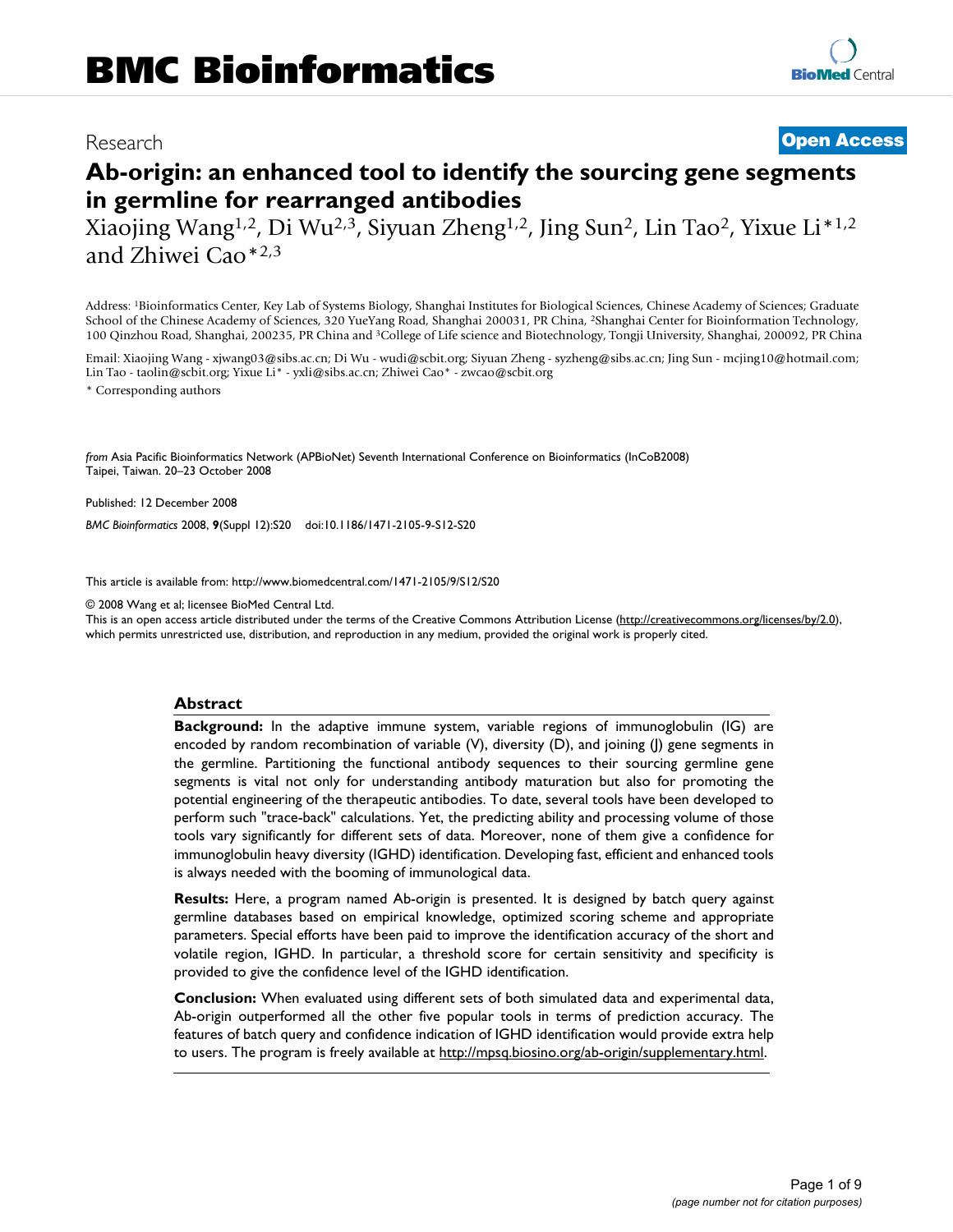# **Background**

One of the strategies our immune system adopts to fight off intruders is to produce appropriate antibodies to recognize and neutralize foreign molecules specifically. This flexibility and robustness of adaptive immune system is mainly achieved by almost unlimited antibody diversity. As a homodimer of heavy and light peptide chains, each antibody contains a unique variable region encoded by variable  $(V)$ , diversity  $(D)$  and joining  $(J)$  gene fragments (V and J segments only in the case of light chain) [1,2]. These variable regions play a predominant role in determining the antibody specificity. In contrast to the potentially countless different antigens from the environment, the total sets of gene segments responsible for encoding are highly limited at the genome level. For instance, it has been found that the numbers of gene segments encoding heavy chain in human genome are only about 49 for V, 27 for D and 6 for J segments (from IMGT/GENE-DB). The mechanism by which the diversified antibodies are produced based on limited gene segments has always been a topic of interest in molecular immunology. It is generally believed that the antibody diversity is mainly contributed by rearrangement among gene segments, junctional flexibility, somatic hypermutation and the pair matching between heavy and light chains [3]. In fact, it is only through the  $V(D)$  rearrangement process (the recombining of the pre-existing V, (D), J gene segments) the immune system may theoretically yield 104 diverse antibody genes for heavy chain (102 for light chain). In addition, the modifications such as flexible junction [4,5], Nregion addition [5] during recombination process and somatic hypermutation during an immune response [6,7], will further lead to considerable increase in diversity and specificity. This process makes every antibody unique, only triggering a high-affinity response to one or one type of antigens.

This complicated process has aroused much interest because abnormal antibodies are often found to relate to serious diseases, such as systemic lupus erythematosus [8- 10], multiple sclerosis [11] and rheumatoid arthritis [9]. Thus, analyzing the features and origins of different antibodies would be useful not only to academic researches but also to clinical applications, where partitioning the functional antibody gene to the closest V, D, J gene segments in the germline has become increasingly required. Various tools have been developed to assign rearranged sequences to their germline V, (D) and J counterparts. Some are based on local sequence alignment to find the best match between mature antibody genes and V, (D), and J gene segments, such as DNAPLOT [12], IMGT/V-QUEST [13,14], JOINSOLVER [15] and SoDA [16]. IMGT/ V-QUEST is the first automatic tool to analyze immunoglobulin junctional regions and is thus widely applied [13,14]. JOINSOLVER incorporates two relatively conserved motifs, "TAT TAC TGT" and "C TGG GG", to find the margin of complementarity determining region three (CDR3) [15]. Good performance is also achieved by a three-dimensional dynamic programming algorithm for VDJ segments in SoDA [16]. Another group of methods have applied statistical models, such as the hidden markov model (HMM), to obtain the optimized parameters fitting to the rearranged antibody, such as VDJsolver and iHMMune-align [17,18]. Although these type of methods provide alternative ways to locate the best matched gene segments in the germline, model robustness relies heavily on the quality and diversity of training data sets in order to obtain consistently good performance for different varieties of antibodies [17].

For many years, researchers have relied on DNAPLOT and IMGT/VQUEST for immunoglobulin sequence alignment. As different programs have their respective advantages and disadvantages, several approaches have been reported in recent years to suit different needs [15-18]. For instance, JOINSOLVER was developed specifically for analyzing CDR3 regions, which gives best results to sequences without mutations in the two conserved motifs [15]. While SoDA is often used to analyze a small number of sequences with low mutation level [16]. Despite that, none of them give quantitative measures about confidence level, which could be a useful guide to the users especially when identification accuracy is not high enough for IGHD.

In this paper, we describe a fast and efficient tool for general analysis which partitions functional antibody sequences to corresponding gene segments, with substantive refinement of algorithm parameters and more extensive validation based on a preliminary work [19]. In particular, for users' reference, a confidence indicator is provided in terms of the scoring threshold corresponding to certain specificity and sensitivity for IGHD identification.

In our method, the empirical knowledge from clonally unrelated rearranged sequences was incorporated and natural antibody sequences were used to confirm the feasibility of Ab-origin rather than purely simulated sequences. BLAST algorithm [20,21] with customized parameters and window-sliding algorithm were adopted to realize the process. The performance of Ab-origin was evaluated through independent set of simulated antibody sequences, as well as being compared to other five popular tools. Ab-origin was developed using Java language.

# **Results**

# *General information on human IGH germlines*

The numbers of non-redundant alleles from IMGT are 267, 32, and 16 for IGHV, IGHD and IGHJ respectively.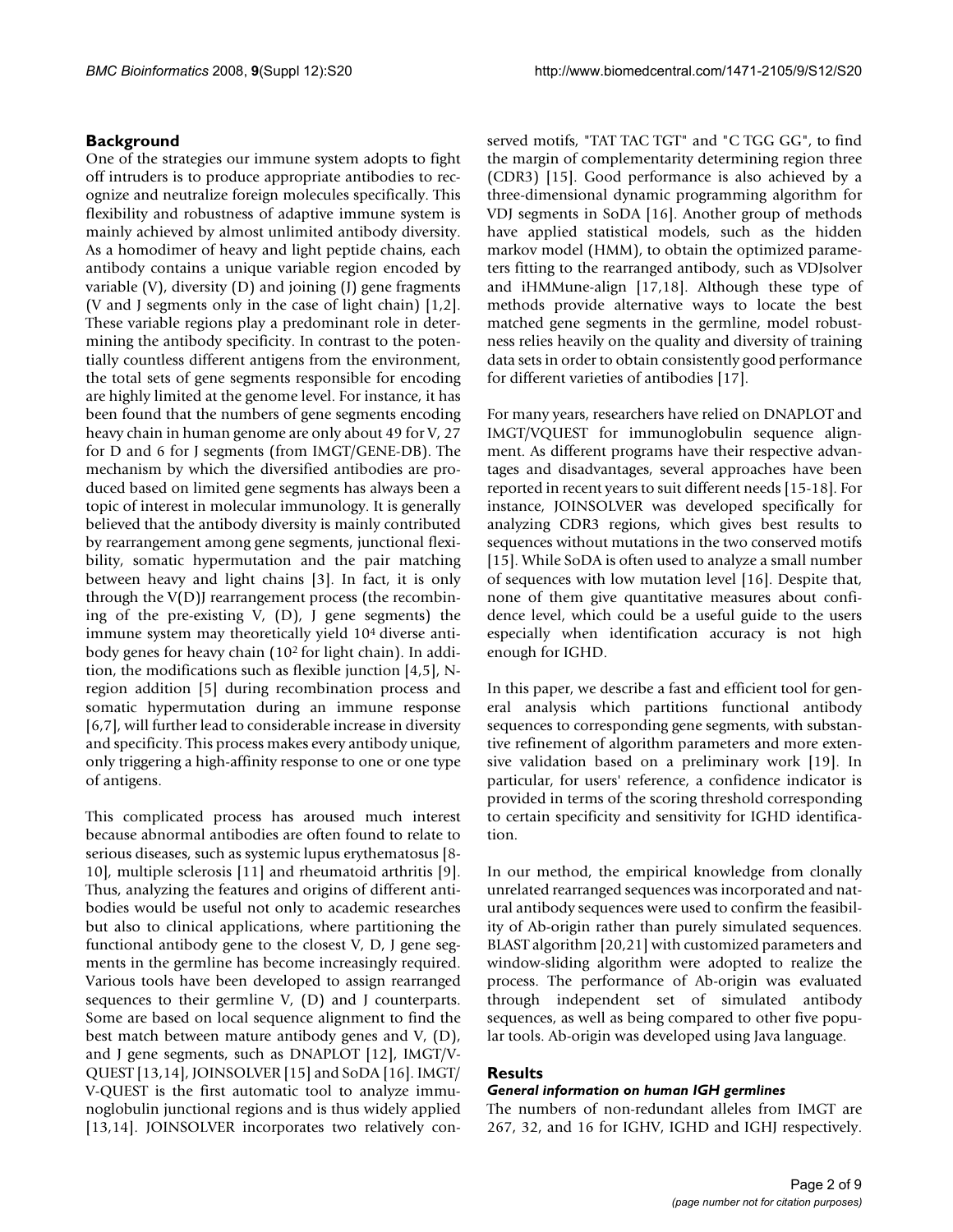The statistics showed that the full-length IGHV germline sequences are  $295.89 \pm 3.38$  nt long on average, ranging from 288 to 305 nt, while the data for IGHJ segments is  $53.92 \pm 6.14$  nt, ranging from 48 to 63 nt. Comparing to IGHV and IGHJ, the average length of IGHD sequences is only 24.35  $\pm$  7.13 nt, with much larger variations in length from 11 to 37 nt.

#### *Choosing optimized scoring scheme for IGHD identification*

Based on the analysis of results from Monte Carlo simulation, an optimized scoring scheme is developed to minimize the possible effect resulted from large variation in length of V-to-J region. The results from the simulation have been plotted into Figure 1. It can be seen that the scoring scheme of +5/-4 shows the minimal coefficient of variations under different length of V-to-J region from 5 to 64.

#### *Initial evaluation through IGHV3-23 sequence set*

A set of 6329 rearranged antibody sequences obtained by amplifying the IGHV3-23-IGHD-IGHJ joints by PCR were collected [18], and 500 were randomly selected as input data to evaluate the IGHV identification performance of



# Figure 1

**The influence of different penalty score to the coefficient of variation for alignment scores**. Scoring scheme of +5/-x(x from zero to ten, stepping one) were tested using random simulated sequences of length for 5 to 64. X axis indicates penalty score per mismatch. Y axis represents the coefficients of variation for alignment score. The result shows the +5/-4 scheme has the minimal coefficient of variation.

Ab-origin, together with five other tools (IMGT/V-QUEST, SoDA, JOINSOLVER, VDJsolver and iHMMune-align). As shown in Table 1, the six tools all gave good performance in IGHV3-23 identification. It is evident that, although iHMMune-align was designed to analyze rearrangement with no insertion or deletion within IGHV gene [17], it did not pick up any false positives.

This set of experimental data could also be applied to derive parameter setting of junctional flexibility. After mapping the rearranged sequences to their original IGHV3-23 gene segments, the number of nucleotides that have been removed from the 3' end of IGHV3-23 during the recombination process can be obtained. Figure 2 shows the frequency distribution of nucleotide number being removed from the 3' end of the 6329 sequences. More than 95% of the junctional flexibility length are equal or smaller than five nucleotide in our study, a result indirectly supported by another study [22], thus the allowed length of junctional flexibility is set to 0–5 nt in our following simulation model.

#### *Further validation using simulated data set of full-length variable regions for heavy chain*

Because of the scarcity of experimentally derived antibody sequences with known germline gene segments, artificial sequences were often generated to validate predicting algorithms [16]. 32000 pieces of antibody sequences of variable regions for heavy chain were initially obtained by simulation described in the Methods section. The length distribution of V-to-J region of these sequences was compared with that of 4450 real antibody sequences from IMGT database (see Additional File 1: Figure S1). With  $26.80 \pm 8.35$  nt (simulated) compared to  $26.53 \pm 10.26$  nt (real), the result indicates that no significant difference in length is observed between simulated and real sequences (*p* > 0.05, t test). Therefore, the simulated sequences are expected to be applicable for further validation. It is noted that different tools often use different germline repertoires which could make a difference when comparing their performance. To ensure fairness, only simulated sequences which include those common germline repertoires among the six tools were retained. During the validation, 1000 pieces of such sequences randomly selected were treated as testing data, the same version of the IMGT germline gene repertoire is recruited as much as possible between all programs. The performances of different programs are summarized into Table 2.

It can be seen from Table 2 that all the programs give higher accuracy in identifying IGHV and IGHJ gene segments than in identifying IGHD. This is because IGHD genes are much shorter and difficult to locate, as reported in previous studies [16,17]. Most of the wrong IGHV and IGHJ assignments are due to the existence of alleles. If fac-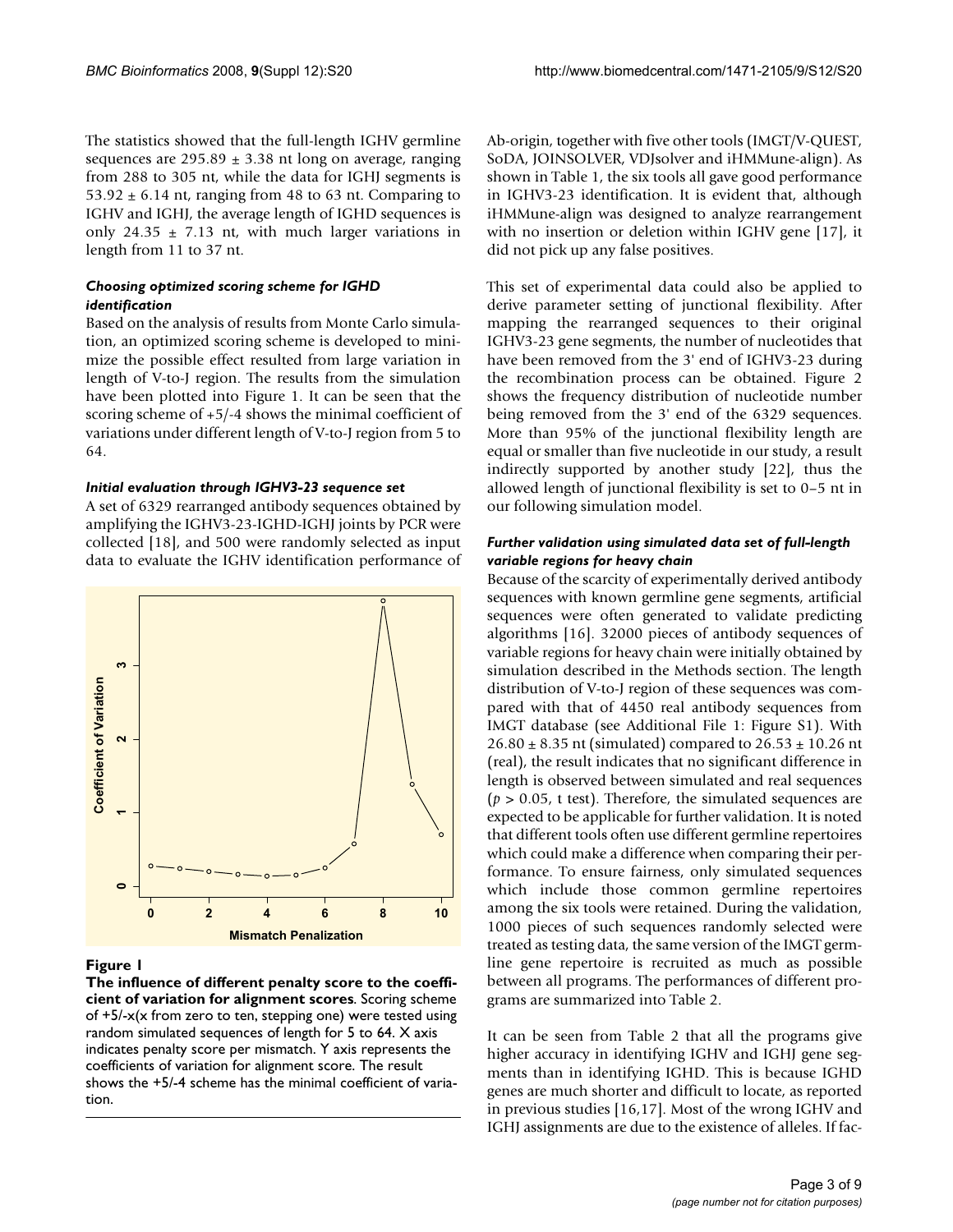|                     | Number of being rejected <sup>a</sup> | Incorrect pickups of IGHV3-23b | Correct pickups of IGHV3-23 | Accuracy $(\%)^c$ |
|---------------------|---------------------------------------|--------------------------------|-----------------------------|-------------------|
| Ab-origin           |                                       |                                |                             |                   |
| <b>IMGTIV-OUEST</b> |                                       |                                | 499                         | ~100              |
| SoDA                |                                       | 0                              | 499                         | ~100              |
| <b>JOINSOLVER</b>   |                                       | 17                             | 482                         | $96.4*$           |
| VD solver           |                                       | 0                              | 500                         | 100               |
| iHMMune-align       | 24                                    | 0                              | 476                         | $95.2*$           |

**Table 1: Results of IGHV identification of 500 sampled sequences using six tools.** 

The numbers of correct and incorrect pickups are shown here, together with the number of input sequences which can't be deciphered (being rejected) by the six tools. A correct pickup is defined as a successful identification of IGHV3-23 gene within the 500 samples, allowing for mismatched alleles.

\* Demonstrate that the accuracy of Ab-origin is significantly higher than that of this tool.

a Number of the input sequences cannot be deciphered by the tool due to various reasons.

b Number of the incorrect pickups among the sequences already been deciphered.

c Accuracy = Correct pickups/500

tors such as mismatched alleles and the sequences rejected by the tool are excluded, IGHV and IGHJ can be identified respectively with accuracy close to 100% for the six tools.

In total, the performance of Ab-origin is the best among the 6 tools, with a statistically significant higher accuracy in classifying all the three types of gene segments (*p* < 0.05, Chi-square test, Table 2).



#### Figure 2

**The distribution of removed nucleotides length from IGHV3-23 3' end**. The length distribution of nucleotides removed from the 3' end of IGHV3-23 during antibody

#### *Using the score from Ab-origin to estimate reliability of IGHD gene identification*

In spite of the high accuracy when identifying IGHV and IGHJ, it is noticeable that identifying IGHD correctly is much more difficult for all the available tools. Without experimental results for reference, there is no criterion to ascertain which alignments are correct. Empirically, when the original D germline is not known, the consensus between all the tools is more likely to be the true result [17]. Unfortunately, further analysis of four non-redundant experimental datasets showed that the results from the five existing tools have only about 42% (average) agreement with each other in identifying IGHD gene segments (Additional File 2). This implies that the results from any one computational tool may contain a large number of false positives. Therefore for a specific tool, providing a scoring threshold to infer the confidence level would be desirable to users when the prediction results are obtained for IGHD. One possible way to derive scoring threshold is from a receiver operating characteristic (ROC) curve of large amount of simulated sequences.

An ROC curve is frequently adopted to evaluate the performance of a classifier [23], hence it is used in our study to examine whether our scores can successfully distinguish between right and wrong identifications. The ROC curve derived from IGHD identification results for 32000 simulated sequences of variable regions is plotted into Figure 3.

As a non-parametric measure of classification accuracy, ROC curve displays a trade-off between the sensitivity and specificity for all possible thresholds [24]. As in a case of random prediction, the true positive proportion would be equal to the false positive proportion for every threshold, and the ROC curve would be inclined to the diagonal. In other words, a good classifier would have a high true positive proportion as well as a low false positive proportion.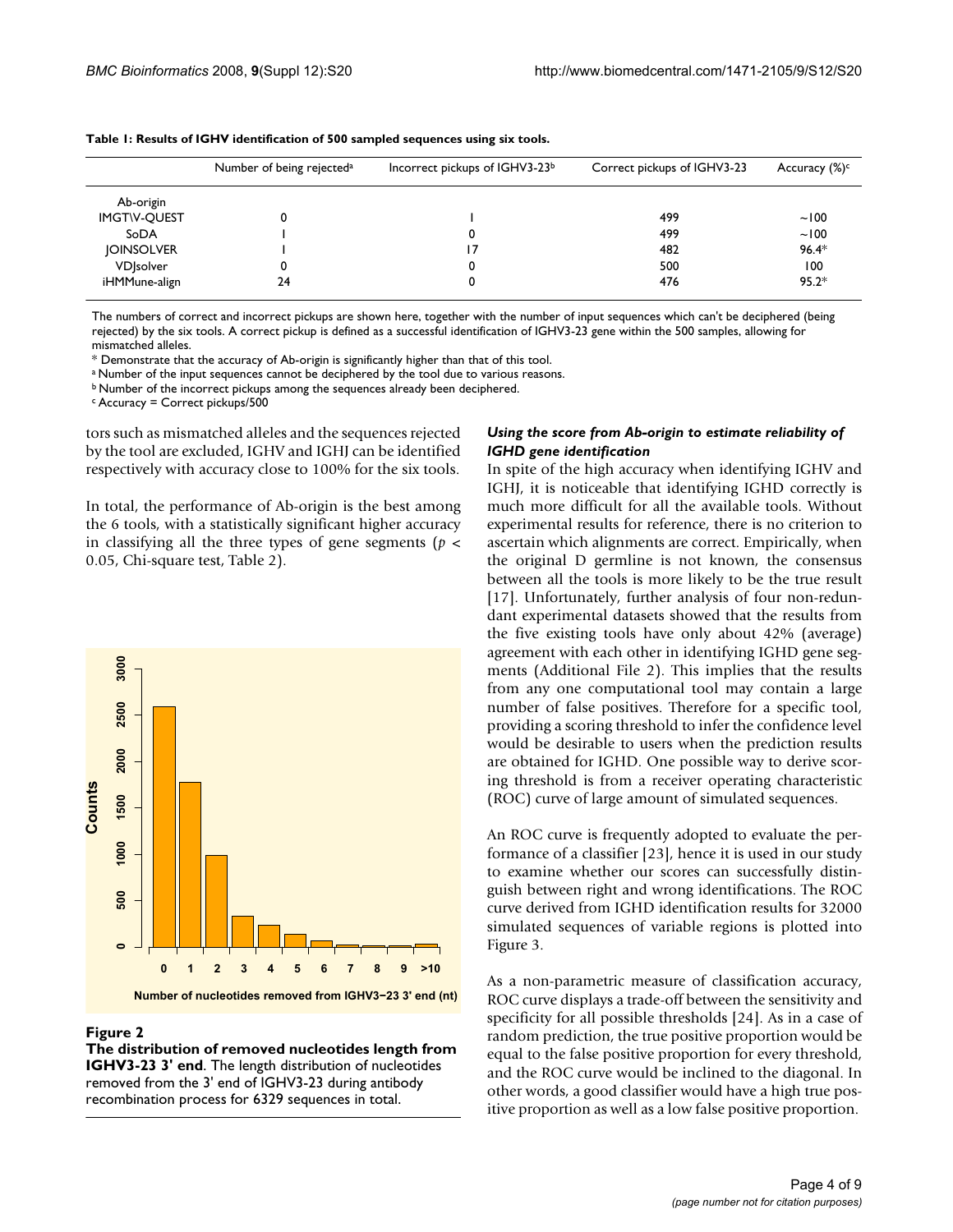|                         | Number of<br>being rejected <sup>a</sup> | <b>IGHD</b>                |                           | <b>IGHD</b> |                                                 | <b>IGHI</b> |                            |         |
|-------------------------|------------------------------------------|----------------------------|---------------------------|-------------|-------------------------------------------------|-------------|----------------------------|---------|
|                         |                                          | Wrong pickups <sup>b</sup> | Accuracy (%) <sup>c</sup> |             | Missing <sup>d</sup> Wrong pickups Accuracy (%) |             | Wrong pickups Accuracy (%) |         |
| Ab-origin               | 0                                        | 30                         | 97.0                      | 7           | 113                                             | 88.0        | 19                         | 98.I    |
| IMGT\V-<br><b>OUEST</b> | 0                                        | 30                         | 97.0                      | 29          | 147                                             | $82.4*$     | 44                         | $95.6*$ |
| SoDA                    | 0                                        | 87                         | $91.3*$                   | 3           | 161                                             | $83.6*$     | 83                         | $91.7*$ |
| <b>JOINSOLVER</b>       | 26                                       | 161                        | $81.3*$                   | 9           | 214                                             | $75.1*$     | 46                         | $92.8*$ |
| <b>VD</b> solver        | 97                                       | 80                         | $82.3*$                   | 73          | 86                                              | $74.4*$     | 35                         | $86.8*$ |
| iHMMune-align           | 68                                       | 67                         | $86.5*$                   | 22          | Ш                                               | 79.9*       | 37                         | $89.5*$ |

#### **Table 2: Results of a set of 1000 simulated sequences with different mutation rates.**

The numbers represent the results from six programs. A wrong pickup means that the identified gene segment was not the one we used exactly in simulation.

a Number of the rearranged sequences cannot be deciphered by the tool due to various reasons. Some tools give the explanation for rejection, i.e. JOINSOLVER could not well define the CDR3 region [15]; iHMMune-align is not intended for gaps in IGHV and short length of IGHV [17].

b Number of the wrong pickups among the sequences already been deciphered.

c Accuracy = 1-(wrong pickups+ number of missing+ number of being rejected)/1000

d Number of the sequences already been deciphered by the tool but didn't find the IGHD alignment because of respective restrictions.

\* Demonstrate that the accuracy of Ab-origin is significantly higher than that of the tool.

Very much away from the diagonal, the solid line of the ROC curve in Figure 3 indicates that, the scoring from Aborigin acts as a qualified classifier for the whole sequences



#### **Figure 3**

**ROC-curves for 32000 simulated sequences**. Solid line represents the ROC curve of IGHD identification derived from the 32000 sequences at gene level. There are 32 dashed lines (32 IGHD segments), each representing a ROC curve for the 1000 simulated sequences generated from one IGHD gene. X axis indicates (1-specificity); y axis indicates sensitivity.

set in general, although variances exist between sequences generated from different IGHD germline genes.

The relationship between selected thresholds and the sensitivity/specificity of the classification is summarized in Table 3. Users are strongly recommended to refer to this table for guidance when choosing the prediction results for further analysis.

To examine whether our threshold is applicable to real data analysis, a threshold of 38 (with sensitivity =  $0.9$ , specificity = 0.8) was applied as an example to the four sets of experimental antibody sequences which were analysed by the other five tools before (Additional File 2: Table S1). As shown Additional File 3: Table S2, the identified IGHD genes above this threshold have improved to 69% (average) agreement among the other five tools, in contrast to the 42% (average) agreement without any cut-off. Hence, such a threshold is expected to be a helpful guide to the credibility of the results. Since the respective accuracy for IGHV and IGHJ is high enough, their confidence were omitted.

| Table 3: The relationship between selected threshold scores and |
|-----------------------------------------------------------------|
| the corresponding sensitivity/specificity                       |

| Threshold score | Sensitivity | Specificity |
|-----------------|-------------|-------------|
| 31              | 0.953       | 0.661       |
| 38              | 0.899       | 0.803       |
| 41              | 0.872       | 0.850       |
| 44              | 0.853       | 0.875       |
| 49              | 0.803       | 0.907       |
| 54              | 0.746       | 0.943       |
| 56              | 0.721       | 0.950       |
|                 |             |             |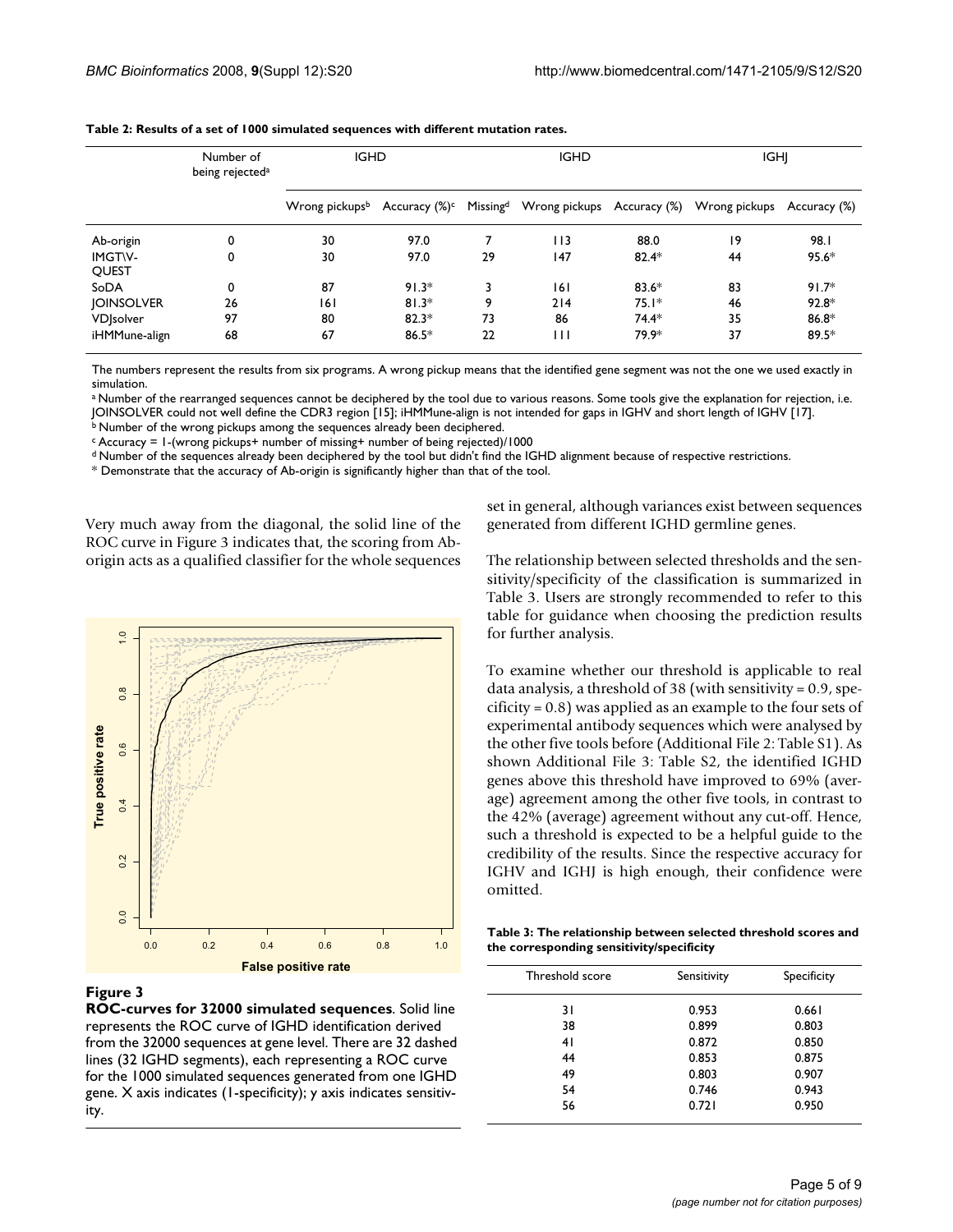# **Discussion**

The random assortment of the V,  $(D)$ , J gene segments provides the basic structural frames for antibody variable region to recognize specific antigen. However, the details of this process are still largely unknown. Although the functional antibody sequences are plentiful, their origination V-D-J gene segments at germline level are seldom known. Till now only few experiments have studied the large-scale rearranged antibodies with known V gene source [18]. In this paper, experimental data of IGHV3-23 genes were first applied to examine the capability of different programs in picking up IGHV genes correctly, then to further derive the parameters of junctional flexibility for later simulation. Because of the scarcity of real data, validation of the performance of different algorithms has to heavily rely on simulated sequences in most cases. Hence artificial sequences were generated in our study for 32000 pieces of full-length variable regions of heavy chain. Though the simulation model is far from complete, it could be a practical way for evaluation purposes [16].

In recent years, several computational tools have emerged to identify the sourcing gene segments at germline level. After several rounds of validation, these tools showed different ability in finding V, D and J gene segments correctly for heavy chain. Generally speaking, programs based on sequence alignment gives better results in predicting longer segments, such as IGHV and IGHJ. However statistical models also show outstanding ability in tracing back D segment to its germline, such as iHMMune-align in Table 2, which indicates their future potential in computing short and volatile elements among the antibody sequence.

In spite of the various algorithms conceived, the accuracy for IGHD identification is lower than that of IGHJ and IGHV. There are several reasons which could contribute to the partitioning ability of algorithms: First is the length of the gene segments, it should be long enough in order to avoid random matches to its original germlines. Second is the number of gene segments in each of the V, D, J pools, the fewer the number of members in a group, the easier it is for the program to identify them. Third is the junctional flexibility and mutation rate. The prediction accuracy will be seriously affected if the gene segment varies too much during the rearrangement and further development process. The limited modification, fewer family segments, and sequences of sufficient length make IGHV and IGHJ segments to be identified with higher accuracy (Table 2), as demonstrated in previous studies [15,16,18]. With regard to IGHD identification, the germline sequences are much shorter than that of the IGHV and IGHJ, with average length of  $24.35 \pm 7.13$  nt, and length ranges from 11 to 37 nt. In contrast, IGHV germline sequences vary from 288 to 305 nt and IGHJ from 48 to 63 nt. Furthermore, IGHD

germline is the most volatile part which undergoes possible removal and N-addition from both ends, in addition to following somatic hypermutaion. Considering this, the remaining length of D segment in the rearranged sequences could be as short as few nucleotides from our statistical results (Additional File 1). Hence there is a higher probability of false positive matches in identifying D germlines, and in some cases, no hit can be found. That is partially explains why VDJsolver could not find the D segments if less than eight nucleotides long [18].

Ab-origin was developed based on BLAST, which has been widely accepted as a powerful and efficient algorithm for sequence alignment that allows customized parameter settings according to specific conditions [20,21]. In particular, for IGHD identification, Ab-origin applies a window-sliding strategy to exhaustively align the query sequences to the IGHD pool to find the best hit. Besides, the scoring scheme for IGHD search has been carefully evaluated and designed to minimize the influence of match length. It should be noted that Ab-origin is not suitable to compute cases of allelic exclusion, isotopic exclusion as a BLAST-based tool, however, with the accumulation of more functional antibody sequences, the abnormal features could be more evident and thus possible aberrant recombinations could be identified.

# **Conclusion**

An enhanced tool, Ab-origin, was developed to provide batch query services with joint advantages of accuracy and prediction confidence. Allowing detailed investigation of the original germline segment for antibodies and potential rearrangement profiles, Ab-origin is expected to serve as a useful tool for the informatics study in the immunecommunity, so as to promote the understanding of antibody maturation process. From current investigations, the most difficult part lies in the analysis of the junctional region, thus further efforts could be directed towards incorporating statistical models, such as HMM, and accumulating more experimental data to enable insightful research into the antibody rearrangement process.

# **Methods**

# *Dataset*

*Germline data*

Sequences of human IGHV, IGHD, IGHJ germline genes were retrieved from the IMGT reference directory (30/05/ 2008) [25].<http://imgt.cines.fr/textes/vquest/refseqh.html>

#### *Rearranged antibody sequences*

Four sets of rearranged sequences of human immunoglobulin heavy chains have been prepared. Set one is 6329 clonally unrelated rearranged sequences which were collected from the testing data set of VDJsolver [18]. Other three sets were downloaded from the testing data of JOINSOLVER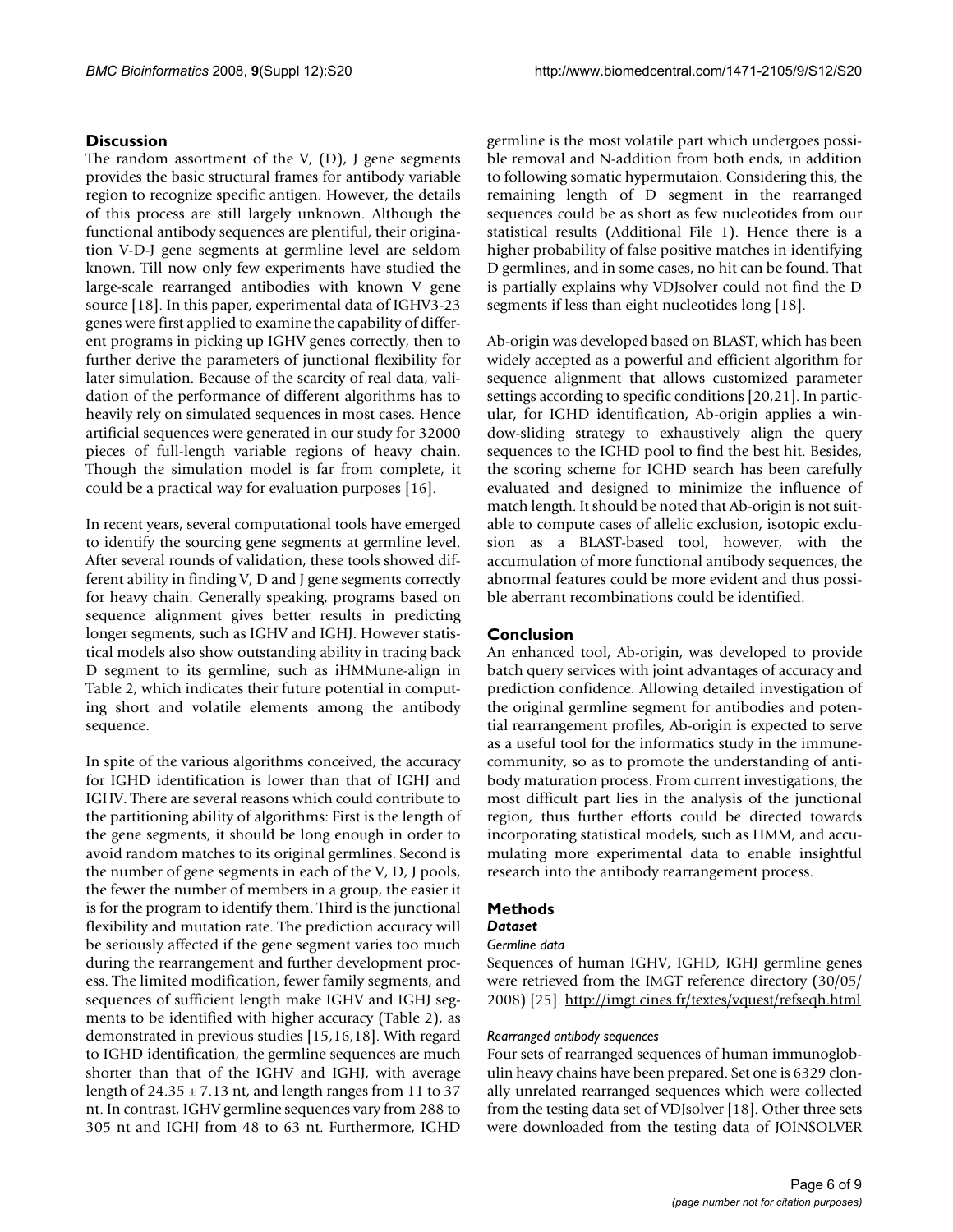[15]. Set two consists of 404 sequences (Genbank accession numbers [Z80363](http://www.ncbi.nih.gov/entrez/query.fcgi?db=Nucleotide&cmd=search&term=Z80363)–[Z80769\)](http://www.ncbi.nih.gov/entrez/query.fcgi?db=Nucleotide&cmd=search&term=Z80769); Set three consists of 120 sequences (Genbank accession numbers [AY003749–](http://www.ncbi.nih.gov/entrez/query.fcgi?db=Nucleotide&cmd=search&term=AY003749) [AY003869](http://www.ncbi.nih.gov/entrez/query.fcgi?db=Nucleotide&cmd=search&term=AY003869)); Set four consists of 143 sequences (Genbank accession numbers [Z68345](http://www.ncbi.nih.gov/entrez/query.fcgi?db=Nucleotide&cmd=search&term=Z68345)–[Z68487\)](http://www.ncbi.nih.gov/entrez/query.fcgi?db=Nucleotide&cmd=search&term=Z68487).

# *Searching algorithm of Ab-origin*

V, D and J gene segments are assembled through a sitespecific recombination reaction which is generally considered to be a random assortment [26]. To date, no evidence demonstrates that there is correlation between the use of V, D and J fragments during the recombination, thus V, D and J segments are searched separately when deciphering the rearranged sequences.

#### *1. V and J assignment*

Firstly, BLAST algorithm is called to identify the best V gene segment from the database which shows the highest similarity to the query sequence of mature antibody gene. As the insertion/deletion events are infrequently found in the V gene segments [27], a rigorous penalty is set for gaps or extension of the gaps. Scoring system of +5 for match and -4 for mismatch is applied according to the suggestions from BLAST manual [21]. The word size is set to 7. Secondly, the best J segment is found with similar method mentioned above. Since J segment has a comparatively low point mutation rate, the penalty score is increased to -6 for mismatch.

Since the end site of IGHV and the start site of IGHJ can be located rather distinctly, V-to-J region is defined as the region between the IGHV end site to the IGHJ start site (Including N region between IGHV and IGHD, IGHD and N region between IGHD and IGHJ).

#### *2. D assignment*

After the IGHV and IGHJ were identified respectively, the V-to-J region was compared to all IGHD germlines in the database. BLAST algorithm is applied to identify the best D gene segment, where the match length of the alignment should be no less than 60% of the total length of individual D segment or V-to-J region length to avoid local alignment. In other cases, the IGHD gene was aligned to the Vto-J region by a sliding window at step-size of one nucleotide. Five nucleotide protrusions in D segment are allowed at both ends during the alignment considering the junctional flexibility. An optimized score scheme of  $+5/4$  ( $+5$  for match,  $-4$  for mismatch) was chosen in this alignment based on the simulation process described below. Only the alignment scores above certain threshold (see "Score threshold for non-random match" described below) were recorded to find the best match.

#### *Monte Carlo simulation of V-to-J region to find optimized scoring scheme*

In order to evaluate how the different segment length affects the scoring scheme, 1000 sequences for each length from 5 to 64 nt long were randomly generated according to the length distribution of V-to-J region. Varied scoring scheme of  $+5$ /-x(x from zero to ten, stepping one) was applied to the alignment between the randomized V-to-J sequences and D germline database. Score coefficient of variations for sequences of various lengths were calculated and plotted according to different X value.

#### *Score threshold for non-random match*

For a given V-to-J region of length m (from 5 to 64 nt), a score threshold was needed to identify a D gene significantly instead of a random match. 1000 sequences of length *m* were randomly generated similarly and the scores of alignment by the above optimized scoring scheme were recorded. The threshold was set to the 95% quantile of the sorted scores, corresponding to a *p*-value of 0.05. Only scores above these thresholds will be considered as significant match.

#### *Simulation of variable regions for heavy chain to evaluate the accuracy of Ab-origin*

For each IGHD gene, a set of 1000 rearranged sequences were generated by randomly selecting IGHV and IGHJ genes.

The next step is to introduce the junctional flexibility, including exonuclease removals and insertion of Nregion, into the V-D and D-J joint region of the simulated sequences. In this study, 0 to 5 nt were randomly cut off from the 3' end of V gene, the 5'end of J gene and the both ends of D gene, according to a previous research [22]. Then, up to 15 N-nucleotides were randomly added in the simulation of the D-J and V-D joining.

The last step is to introduce point mutations randomly and independently for the simulated V-D-J sequences, taking into account that the transition rate is twice as much as the transversion rate in the somatic hypermutation [7]. Mutation rates, ranging from 0% to 15% stepping 1%, was randomly set for each sequence to simulate the different phase of antibody affinity maturation.

In total we got 32000 sequences. The flowchart of simulation is presented in Additional File 4: Figure S2.

#### *ROC curve*

ROCR package was adopted here for ROC calculation to test Ab-origin based on IGHD results [28]. For the total set of 32000 simulated sequences, target value is set to be one when the IGHD gene was correctly picked up and zero otherwise. Every IGHD identification can be classified as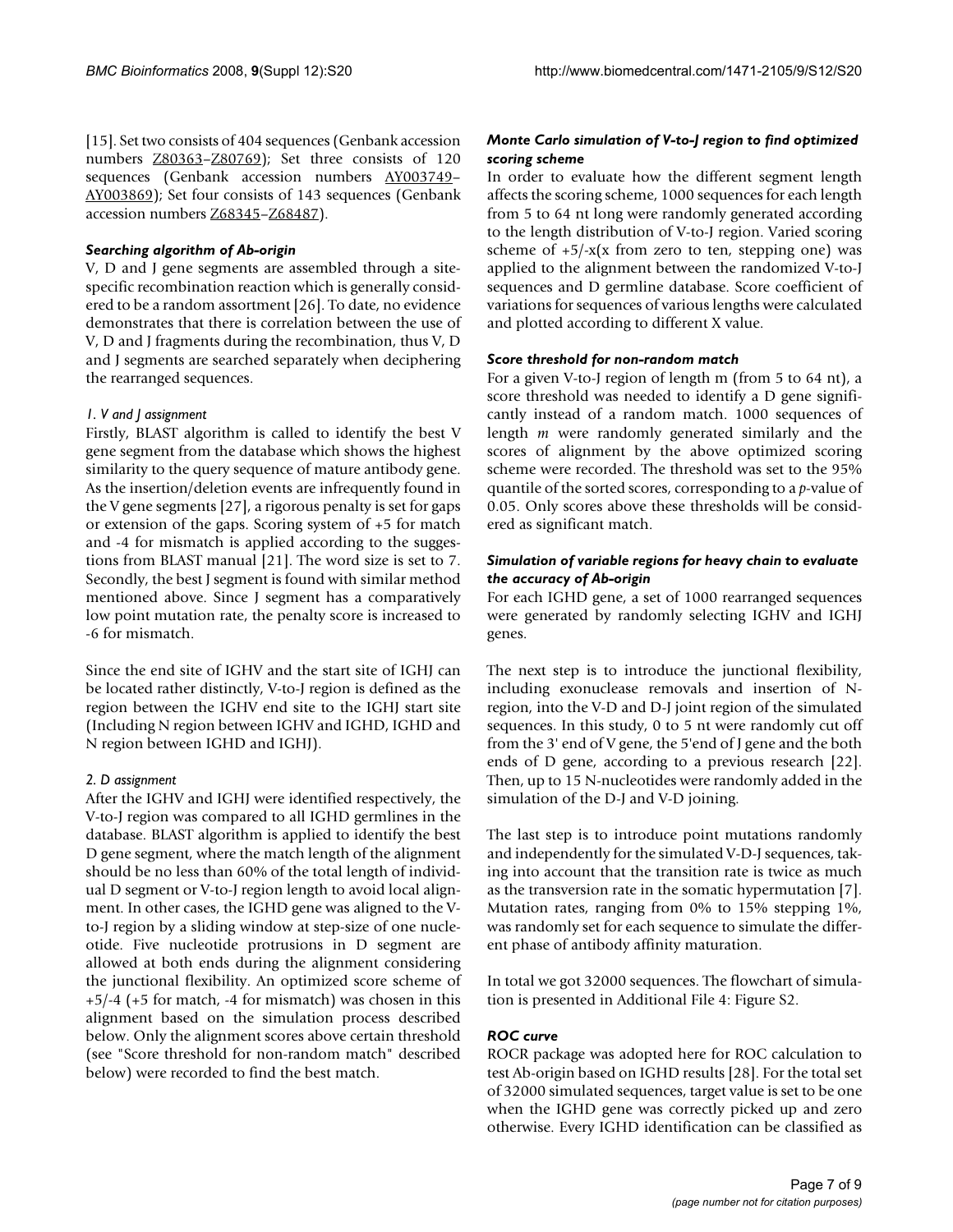positives or negatives according to different score threshold. While according to the target values, the predictions can be true or false.

The IGHD assignment can be categorized as true positives (TP), true negatives (TN), false positives (FP) or false negatives (FN). For every value of the score threshold, the true positive rate, TP/(TP+FN), and the false positive rate, FP/ (FP+TN), is calculated respectively. The sensitivity equals to the true positive proportion, and the specificity, given by TN/(FP+TN), equals (1 – the false positive proportion). A ROC curve is constructed by plotting the sensitivity against the specificity for all values of the threshold.

#### *Implementation*

Ab-origin was developed using the Java language and is therefore platform independent. Currently a compiled version (which does not require java environment) is available for downloading at [http://mpsq.biosino.org/ab](http://mpsq.biosino.org/ab-origin/supplementary.html)[origin/supplementary.html](http://mpsq.biosino.org/ab-origin/supplementary.html) along with simulation data used in this study.

# **List of abbreviations used**

IGHV: immunoglobulin heavy chain variable gene segment; IGHJ: immunoglobulin heavy chain joining gene segment; IGHD: immunoglobulin heavy chain diversity gene segment; nt: nucleotides; CDR: complementary determine region; Ig: immunoglobulin.

# **Competing interests**

The authors declare that they have no competing interests.

# **Authors' contributions**

XW designed and implemented the method, evaluated the results and drafted the manuscript. DW contributed to statistic analysis of the results. SZ conducted the simulations. JS and LT contributed to retrieve the result from other five tools. YXL and ZWC contributed to conceive of the study and revise the manuscript. All authors read and approved the final manuscript.

# **Additional material**

# **Additional file 1**

*Figure S1: Length distribution of V-to-J region for simulated and real sequences. The figure demonstrates that length distribution of the V-to-J region of 32000 simulated sequences has no significant difference from that of 4450 real antibody sequences.*

Click here for file

[\[http://www.biomedcentral.com/content/supplementary/1471-](http://www.biomedcentral.com/content/supplementary/1471-2105-9-S12-S20-S1.pdf) 2105-9-S12-S20-S1.pdf]

# **Additional file 2**

*Table S1: Results of IGHD identification among five existing tools from four sets of antibody heavy chain sequences. The agreements of these five programs (IMGT/V-QUEST, SoDA, JOINSOLVER, VDJsolver and iHMMune-align) in IGHD identification at the allele level.* Click here for file

[\[http://www.biomedcentral.com/content/supplementary/1471-](http://www.biomedcentral.com/content/supplementary/1471-2105-9-S12-S20-S2.doc) 2105-9-S12-S20-S2.doc]

# **Additional file 3**

*Table S2: Results of IGHD identification from Ab-origin with scores higher than 38. The agreement between Ab-origin to five programs (IMGT/V-QUEST, SoDA, JOINSOLVER, VDJsolver and iHMMunealign) in IGHD identification with score >= 38 at the allele level.* Click here for file

[\[http://www.biomedcentral.com/content/supplementary/1471-](http://www.biomedcentral.com/content/supplementary/1471-2105-9-S12-S20-S3.doc) 2105-9-S12-S20-S3.doc]

# **Additional file 4**

*Figure S2: Simulation flowchart of antibody maturation process. The figure demonstrates the flowchart for the simulation of antibody maturation in our study. Each IGHD simulated 1000 times independently.* Click here for file

[\[http://www.biomedcentral.com/content/supplementary/1471-](http://www.biomedcentral.com/content/supplementary/1471-2105-9-S12-S20-S4.pdf) 2105-9-S12-S20-S4.pdf]

# **Acknowledgements**

We thank Mr. Yeo WeeKiang for helping us improving the English writing, and the anonymous reviewers for their constructive comments. We also thank Dr. Wu Wei for fruitful and helpful discussion. This work was supported in part by grants from Ministry of Science and Technology China (2004CB720103, 2006AA02Z317), National Natural Science Foundation of China (30500107), Shanghai Municipal Education Commission (2000236018, 2000236016) and Science and technology commission of Shanghai municipality (06PJ14072).

This article has been published as part of *BMC Bioinformatics* Volume 9 Supplement 12, 2008: Asia Pacific Bioinformatics Network (APBioNet) Seventh International Conference on Bioinformatics (InCoB2008). The full contents of the supplement are available online at [http://www.biomedcentral.com/](http://www.biomedcentral.com/1471-2105/9?issue=S12) [1471-2105/9?issue=S12.](http://www.biomedcentral.com/1471-2105/9?issue=S12)

#### **References**

- Alt FW, Baltimore D: **[Joining of immunoglobulin heavy chain](http://www.ncbi.nlm.nih.gov/entrez/query.fcgi?cmd=Retrieve&db=PubMed&dopt=Abstract&list_uids=6287467) [gene segments: implications from a chromosome with evi](http://www.ncbi.nlm.nih.gov/entrez/query.fcgi?cmd=Retrieve&db=PubMed&dopt=Abstract&list_uids=6287467)[dence of three D-JH fusions.](http://www.ncbi.nlm.nih.gov/entrez/query.fcgi?cmd=Retrieve&db=PubMed&dopt=Abstract&list_uids=6287467)** *Proc Natl Acad Sci USA* 1982, **79:**4118-22.
- 2. Hozumi N, Tonegawa S: **[Evidence for somatic rearrangement](http://www.ncbi.nlm.nih.gov/entrez/query.fcgi?cmd=Retrieve&db=PubMed&dopt=Abstract&list_uids=824647) [of immunoglobulin genes coding for variable and constant](http://www.ncbi.nlm.nih.gov/entrez/query.fcgi?cmd=Retrieve&db=PubMed&dopt=Abstract&list_uids=824647) [regions.](http://www.ncbi.nlm.nih.gov/entrez/query.fcgi?cmd=Retrieve&db=PubMed&dopt=Abstract&list_uids=824647)** *Proc Natl Acad Sci USA* 1976, **73:**3628-32.
- 3. Nezlin R: **[Combinatorial events in generation of antibody](http://www.ncbi.nlm.nih.gov/entrez/query.fcgi?cmd=Retrieve&db=PubMed&dopt=Abstract&list_uids=11472226) [diversity.](http://www.ncbi.nlm.nih.gov/entrez/query.fcgi?cmd=Retrieve&db=PubMed&dopt=Abstract&list_uids=11472226)** *Comb Chem High Throughput Screen* 2001, **4:**377-83.
- 4. Seidman JG, Nau MM, Norman B, Kwan SP, Scharff M, Leder P: **[Immunoglobulin V/J recombination is accompanied by dele](http://www.ncbi.nlm.nih.gov/entrez/query.fcgi?cmd=Retrieve&db=PubMed&dopt=Abstract&list_uids=6777777)[tion of joining site and variable region segments.](http://www.ncbi.nlm.nih.gov/entrez/query.fcgi?cmd=Retrieve&db=PubMed&dopt=Abstract&list_uids=6777777)** *Proc Natl Acad Sci USA* 1980, **77:**6022-6.
- 5. Benedict CL, Gilfillan S, Thai TH, Kearney JF: **[Terminal deoxynu](http://www.ncbi.nlm.nih.gov/entrez/query.fcgi?cmd=Retrieve&db=PubMed&dopt=Abstract&list_uids=10933600)[cleotidyl transferase and repertoire development.](http://www.ncbi.nlm.nih.gov/entrez/query.fcgi?cmd=Retrieve&db=PubMed&dopt=Abstract&list_uids=10933600)** *Immunol Rev* 2000, **175:**150-7.
- 6. Kim S, Davis M, Sinn E, Patten P, Hood L: **[Antibody diversity:](http://www.ncbi.nlm.nih.gov/entrez/query.fcgi?cmd=Retrieve&db=PubMed&dopt=Abstract&list_uids=6101208) [somatic hypermutation of rearranged VH genes.](http://www.ncbi.nlm.nih.gov/entrez/query.fcgi?cmd=Retrieve&db=PubMed&dopt=Abstract&list_uids=6101208)** *Cell* 1981, **27:**573-81.